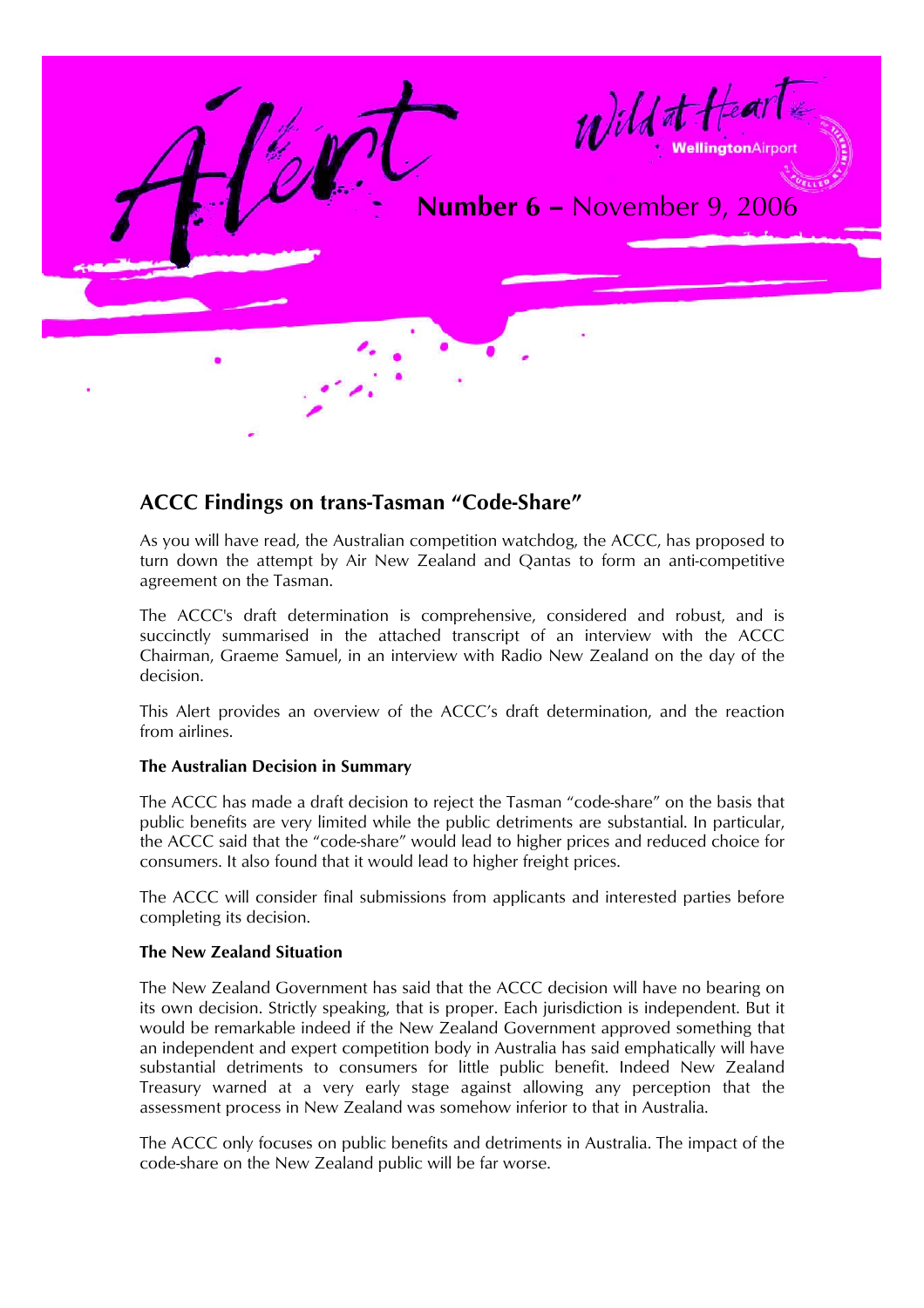Similarly, the process for considering the application in New Zealand is vulnerable to criticism. New Zealanders do not have the benefit of a decision made by an independent and specialist competition agency, as Macquarie Equities in Australia points out:

*'We also note that aside from the ACCC, the TNA (code share) requires approval from the New Zealand Minister of Transport. Arguably though, the decision is more a pragmatic political decision as opposed to the NZCC's (Commerce Commission's) test of "a substantial lessening of competition".' (emphasis added)* 

This decision is an opportunity for the New Zealand Government to show that it will protect the New Zealand public rather than "pragmatically" and "politically" pursue protection of an airline of which it owns over 80%.

#### **Air New Zealand's Reaction**

The ACCC draft determination appears to have taken Air New Zealand by surprise. The airline has said that it is "astounded and flabbergasted". It was critical of the ACCC, suggesting it does not understand the airline business, despite its extensive investigations and experience with other airline authorisations. A case of criticising the umpire. In response, Graeme Samuel said:

*"I'm perhaps surprised that they were surprised given the significant anticompetitive elements associated with this alliance. I think they must have been aware that our view and the law in Australia takes the position that you need to show substantial public, let me underline the word 'public' benefits flowing from an anti-competitive arrangement before we'll authorise arrangements that we think have significant anti-competitive detriments as far as consumers are concerned."* 

In questioning the ACCC draft determination, Air New Zealand repeated well-worn figures and arguments that have not stood up to scrutiny. In particular, Air New Zealand claimed that airline losses on the Tasman are well documented. In fact, there has been no evidence made public to show ongoing losses on the Tasman, and the fundamentals do not suggest that Tasman routes should be unprofitable. Only the ACCC and Ministry of Transport (MOT) have been privy to more detailed financial information about the Tasman, and the ACCC has clearly not been persuaded by what it has seen.

According to media reports, Air New Zealand has also threatened to cut flights and raise fares in response to the ACCC decision. Ironically, both cutting of services and fare increases seem absolute certainties if the "code-share" goes ahead, as the ACCC has now confirmed. The ACCC says that cutting of services is likely to be worse under the codeshare than if the code-share is rejected. Indeed, the airlines' own application to the ACCC and Ministry of Transport in New Zealand outlined extensive cutting of flights and complete withdrawal of Air New Zealand on some routes if the code-share is approved.

In another irony, the submissions by airlines to ACCC and MOT claimed that they could not cut services unilaterally – they said that they needed a code-share to do so. Now it appears that Air New Zealand intends to do so if the code-share is declined.

It is quite possible that Air New Zealand will proceed to cut services – that is a matter for them. But it is worth bearing in mind that fares have already increased considerably in 2005 and 2006, even since the application was made for a "code-share". Fuel prices are now falling, and Air New Zealand's financial outlook and share price looks strong. As the Air New Zealand CEO, Rob Fyfe, has now said, the airline has many other irons in the fire at present and the code-share is not a make or break issue for the airline.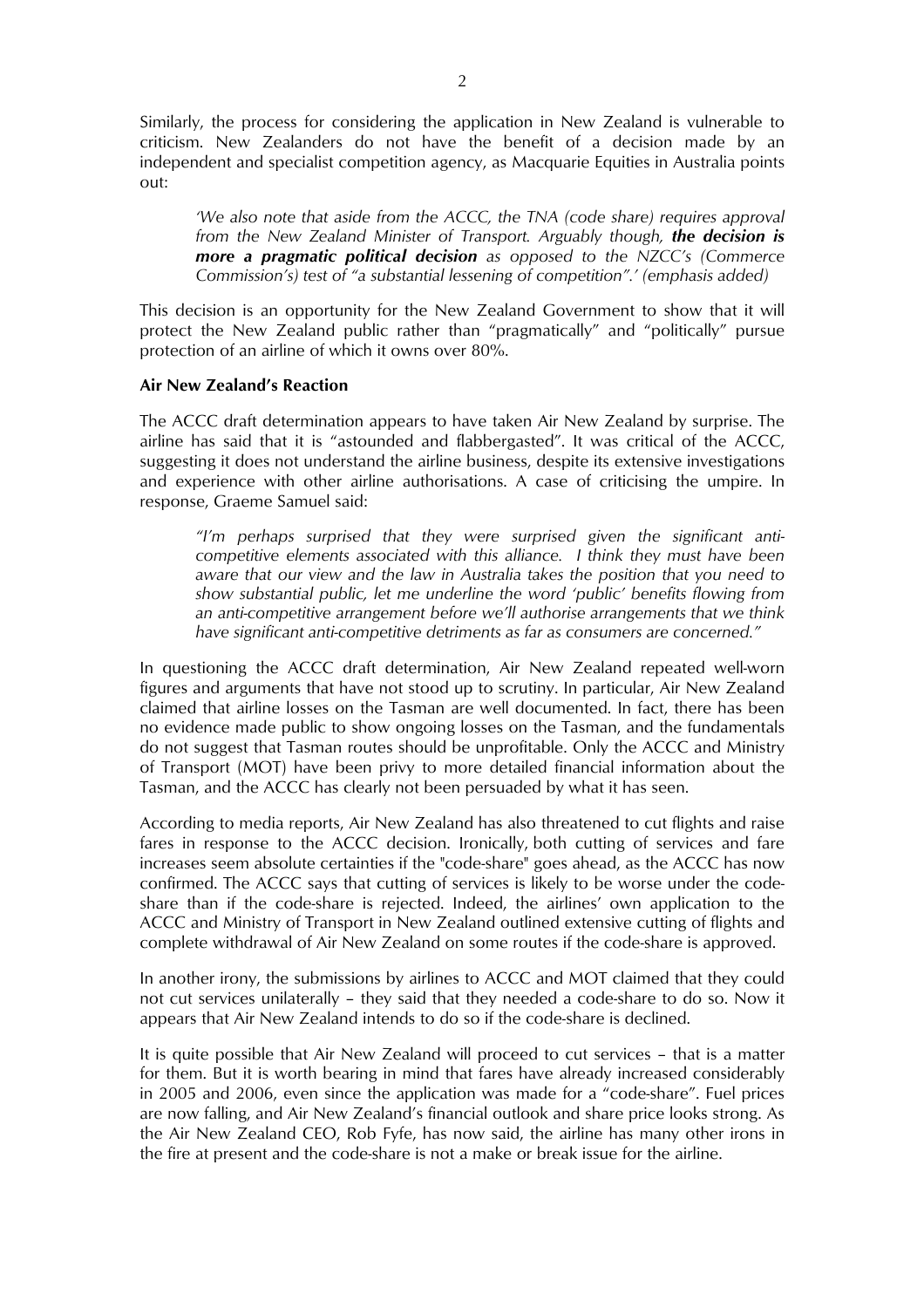Air New Zealand will have to make its decisions about Tasman routes in that context. Obviously, without the "code-share", Air New Zealand can only make decisions on its own behalf. Qantas and other airlines will be free to decide whether and how to service routes without having to seek Air New Zealand's agreement.

## **Qantas' Reaction**

Although clearly not pleased, Qantas has been more circumspect in its response to the draft decision. Its reaction is different to Air New Zealand's claim to be "flabbergasted". Qantas CEO, Geoff Dixon, said the ACCC rejection was expected, based on its knowledge of the ACCC's history.

Qantas has considerable experience with the ACCC and has been the beneficiary of favourable decisions in other applications. In particular, the ACCC authorised Qantas' ongoing agreement with British Airways in February 2005, due to public benefits combined with higher levels of competition between Australia and the UK. It also authorised an agreement between Qantas and Orangestar in September 2006. In short, Qantas has been able to secure authorisations that are considered by ACCC to be benign or favourable to consumers. The Tasman "code-share" is not in that category.

## **SUMMARY OF ACCC DRAFT DETERMINATION ON THE "CODE-SHARE"**

#### **"Intense Competition" on the Tasman??**

The two airlines claimed that the Tasman was "intensely competitive", something which opponents questioned early on. The ACCC found that:

- Qantas and Air New Zealand have maintained a combined market share close to or above 80% since the Australian Competition Tribunal's decision in 2004.
- Capacity growth has declined only Air New Zealand has discernibly increased seat capacity since 2004.
- Most routes have only a few airlines and Qantas and Air New Zealand are the only operators on 18 out of 27 Tasman routes.
- Emirates and Virgin Blue have not expanded in the way expected by the Australian Competition Tribunal in 2004 and are unlikely to do so. There are genuine barriers to expansion for Virgin and Emirates.
- In particular, there is now evidence that Emirates faces significant regulatory barriers to expansion on the Tasman.
- Time sensitive travellers are particularly exposed to lack of competition.
- Some routes, such as those into Wellington are even more exposed to lack of competition than most.
- Competitors such as Emirates and Virgin Blue have not expanded their route schedule or frequency and remain inferior to Qantas and Air New Zealand.
- In particular, Emirates, Virgin and other airlines carry a very small proportion of time sensitive business/convention travellers.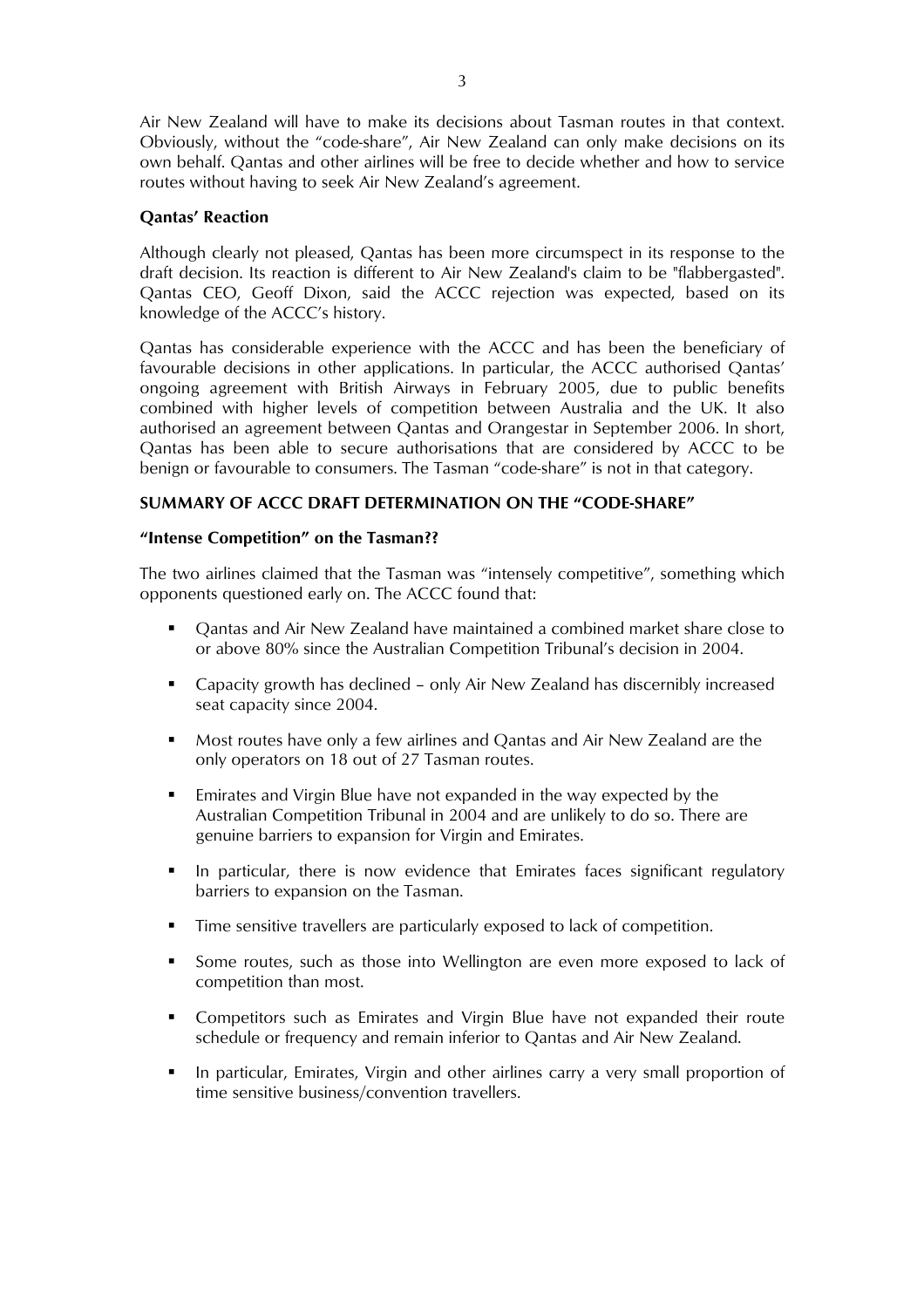## **Empty Planes?**

There have been many loose claims about empty planes that could only confuse those not familiar with the airline sector. Those claims were questioned and challenged by opponents of the code-share from the very beginning.

The ACCC found that load factors of Qantas and Air New Zealand on the Tasman are within the range of other routes and other airlines. The claims about "empty planes" should be put to bed as misleading.

#### **Public Benefits?**

The ACCC said that there are only limited public benefits arising from the proposed "code-share". The ACCC identified the following limited benefits:

- Limited cost savings to the airlines the ACCC said that savings would be significantly lower than the airlines claimed and that they do not appear to arise from greater efficiency, so much as from fewer services. They also said that the small benefit accruing to the airlines would not be passed through to consumers in the form of lower airfares (in fact the ACCC's analysis suggested that airfares would rise).
- Schedule spread (less wingtip flying) the ACCC said that this benefit was marginal.
- Connectivity and flexibility the ACCC said that this benefit was marginal.
- Frequent flyer options the ACCC said that these benefits were limited.

The ACCC did not accept a number of other "benefits" claimed by the airlines. In particular, it did not accept arguments about "international competitiveness" or "national interest" as a benefit. Nor did it accept arguments about likelihood of "new routes".

## **Public Detriments**

In contrast to limited public benefits, the ACCC found substantial public detriments. In particular the ACCC predicted the following if the "code-share" proceeded:

- Higher fares, particularly for time sensitive passengers (which generally include business travellers and leisure passengers on shorter trips).
- Reduced choice for customers.
- Higher air freight rates.

The ACCC said in conclusion:

*"The ACCC is not convinced, on the available evidence, that the limited benefits from the TNA would outweigh the large anti-competitive detriment that is likely to result from the cessation of competitive hostilities between Qantas and Air New Zealand."*